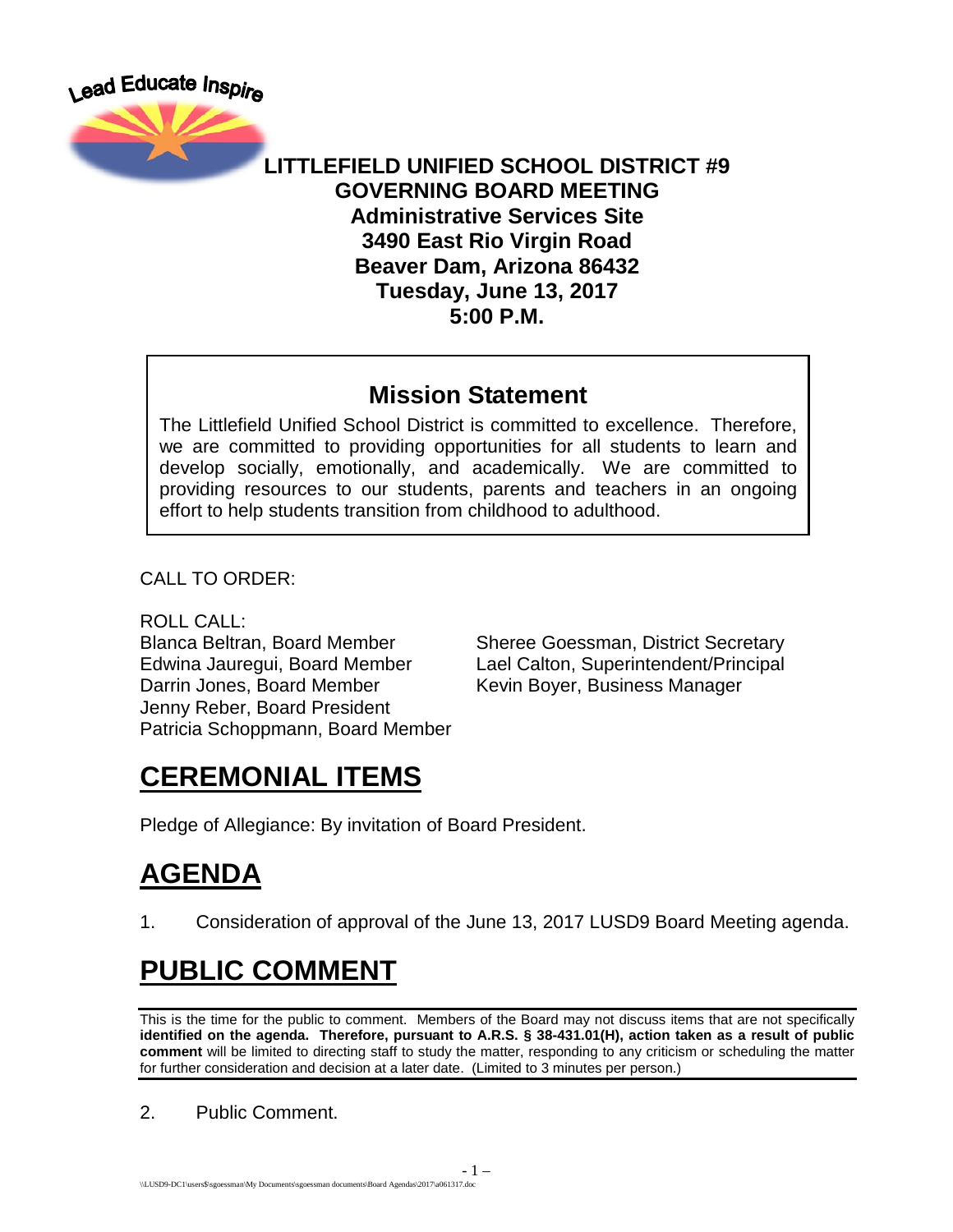

#### **INFORMATION AND DISCUSSION:**

- 3. Mr. Boyer, Business Manager.
	- a. Student Activity Account Balance.
	- b. Budget Update.
	- c. Food Service Financial.
	- d. Other
- 4. Mrs. Calton, Superintendent/Principal
	- a) Recognition Thank you
		- i. \$9700 donation from Eureka for Summer School
		- ii. Food Service Department End Of Year Balance
	- b) School Update:
		- i. 4H Junior Master Gardner
		- ii. Other Grants
		- iii. AZ Merit Results Overview 2017 & 2016 Comparative (Handout)
		- iv. Galileo Yearly Progress Overview 2017 & 2016 Comparative (Handout)
		- v. Acellus Academy Online Course Catalog (Handout)
	- c) Other
- 5. Board Reports.
	- a. Other
- 6. Update on Old Littlefield School.

## **CONSENT AGENDA**

Approval of Routine Orders of Business. Documentation concerning the matters on the Consent Agenda may be reviewed at the Littlefield Unified School District Office, located at 3490 East Rio Virgin Road, Beaver Dam, Arizona. Any Board Member may request an item be pulled off the agenda for further discussion.

- 7. Consideration of approval of the May 9, 2017 Regular Meeting Minutes.
- 8. Consideration of approval of Vouchers:
	- a. LUSD9 Payroll Vouchers: 25/1725, 26/1726, and 27/1727.
	- b. LUSD9 Vouchers: 1022 and 1023.

(Members of the public may view the content of the vouchers 24 hours prior to the board meeting in the district office.)

9. Consideration of approval of FY 2017/2018 Administrative Personnel Ratification as per the attached list, including the following:

| <b>Name</b> | <b>Position</b>                                      | <b>Effective</b> |
|-------------|------------------------------------------------------|------------------|
|             | $\overline{\phantom{a}}$<br>$\overline{\phantom{0}}$ |                  |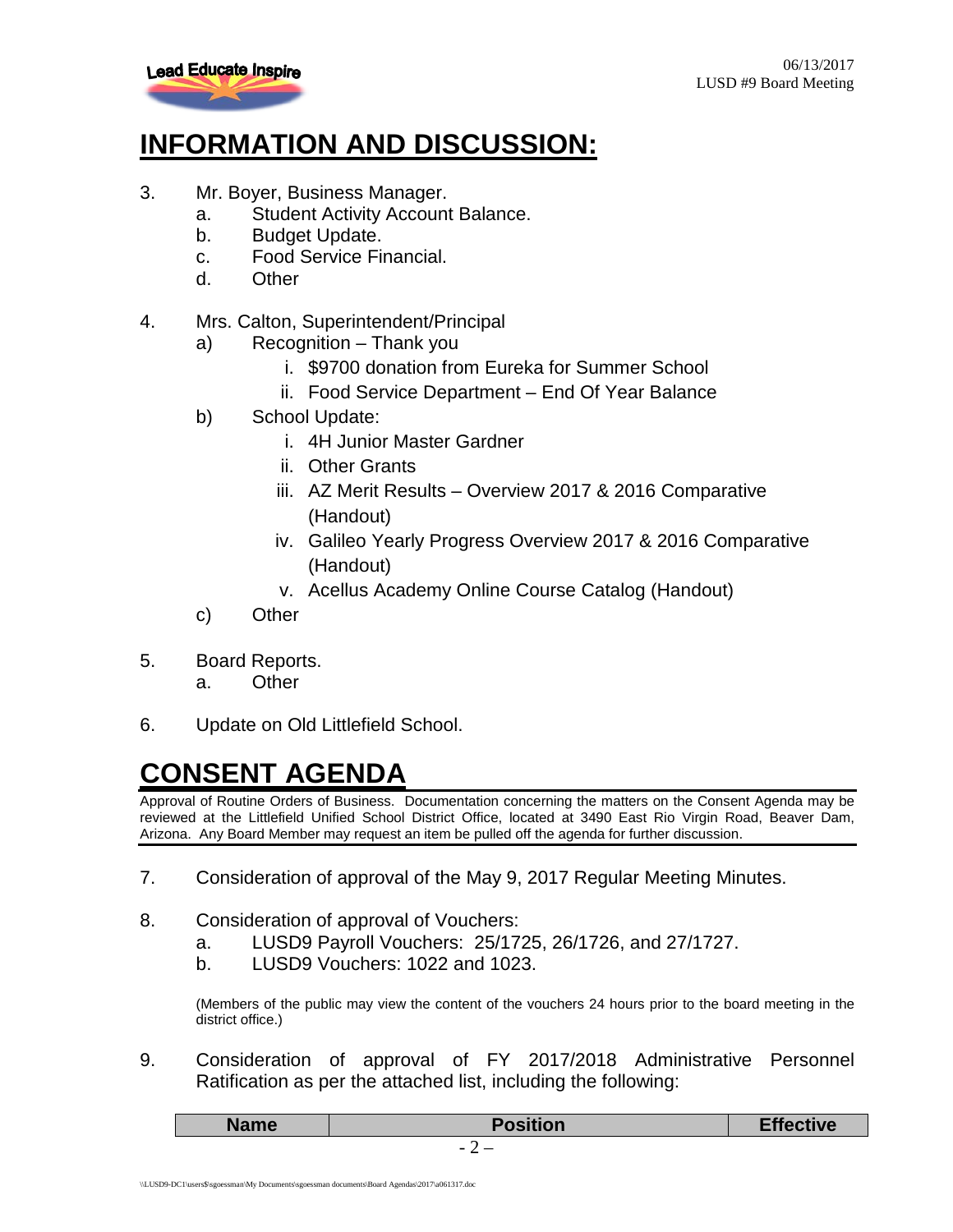

|            |                             | Date       |
|------------|-----------------------------|------------|
| Lisa Young | <b>Elementary Principal</b> | 07/17/2017 |

10. Consideration of approval of FY 2017/2018 Classified Personnel Ratification as per the attached list, including the following:

| <b>Name</b>    | <b>Position</b>                 | <b>Effective</b><br>Date |
|----------------|---------------------------------|--------------------------|
| Consuelo Avila | <b>Lead Food Service Worker</b> | 08/11/2017               |

#### **ACTION ITEMS AND/OR DISCUSSION**

- 11. Consideration of second reading and adoption of the following policies:
	- a. BGD Board Review of Regulations.
	- b. DIE Audits/Financial Monitoring.
	- c. DJE Bidding/Purchasing Procedures.
	- d. IJ Instructional Resources and Materials.
	- e. IJNDBA Website Accessibility.
	- f. JFABD Admission of Homeless Students
	- g. JFB Open Enrollment
	- h. JFBA Unsafe School Choice
	- i. JLCC Communicable / Infectious Disease
	- j. JR Student Records
	- k. JRR Student Surveys
	- l. LBD Relations with Charter Schools
- 12. Consideration of first reading of the following policies:
	- a. EEAG Student Transportation in Private Vehicles
	- b. EEB Business & Personnel Transportation Services.
	- c. EFDA Collection of Money/Food Tickets.
	- d. GCC Professional / Support Staff Leaves and Absences.
	- e. GCCA Professional / Support Staff Sick Leave.
	- f. JL Student Wellness
	- g. IKF- Graduation Requirements.
- 13. Consideration of approval of the 2017/2018 Administrative Salary Schedule.
- 14. Consideration of approval of adding 3 hours per day to be shared between part-time custodial staff on an as needed basis to be determined by District Administration.
- 15. Consideration of approval of proposed FY 2017/2018 Budget.